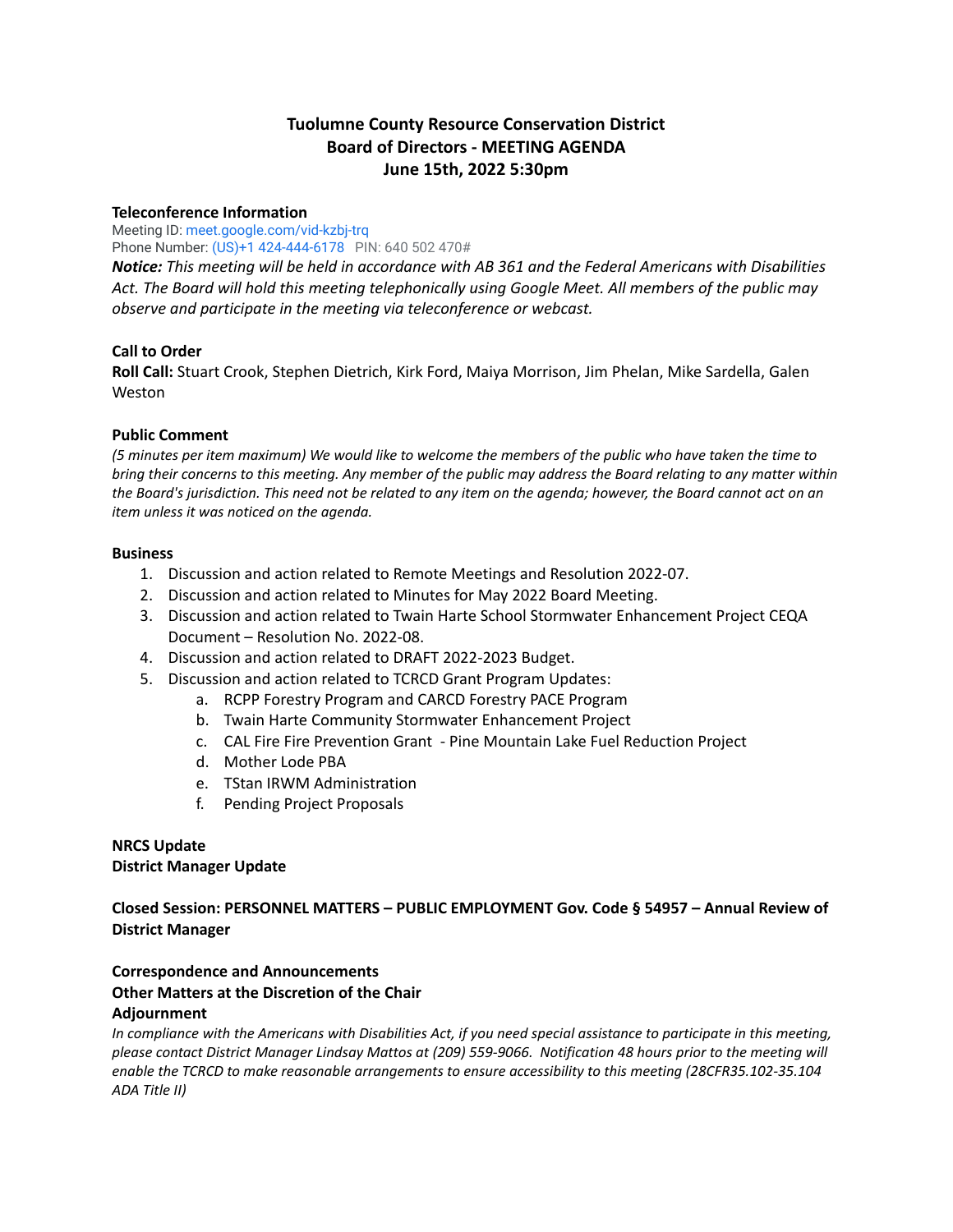# **Tuolumne County Resource Conservation District Board of Directors - MEETING MINUTES April 20, 2022**

*Notice: This meeting was held in accordance with AB 361 via Google Meet.*

**Call to Order:** 5:32 pm **Roll Call:** Stuart Crook, Jim Phelan, Mike Sardella, Kirk Ford, Stephen Dietrich **Guests:** Jessica Baker, AFF

### **Public Comment**: No Comment.

**Business**

- Discussion and action related to Remote Meetings and Resolution 2022-04. Motion to approve Resolution 2022-04 by director Phelan, second by director Dietrich, roll called, motion passed unanimously.
- Discussion and action related to Minutes for March 2022 Board Meeting. Motion to accept the minutes by director Phelan, second by director Crook, roll called, motion passed unanimously.
- Discussion and action related to Resolution 2022-05 CCRCD HWY 108 North Fuel Break Project. Discussion by board in support, motion to adopt resolution by director Sardella, second by director Phelan, roll called, motion passes unanimously.
- Discussion and action related to American Forest Foundation My Sierra Woods Project. Overview by Jessica Baker of AFF on the My Sierra Woods project and the potential for hiring a forester to work on the project through TCRCD. Discussion by the board on how to provide support for the project. Motion by director Crook to authorize the District Manager to coordinate with AFF on the My Sierra Woods Project and hiring a forester, second by director Dietrich, roll call, passes unanimously.
- Discussion and action related to TCRCD Grant Program Updates:
	- RCPP Forestry Program and CARCD Forestry PACE Program
	- Twain Harte Community Stormwater Enhancement Project
	- CAL Fire Fire Prevention Grant Pine Mountain Lake Fuel Reduction Project
	- Mother Lode PBA
	- TStan IRWM Administration
	- Pending Project Proposals

L. Mattos provided an update on all of the current projects. Discussion by the board on the CAL Fire Pine Mtn Lake project.

**NRCS Update:** No report provided.

**District Manager Update:** Update on District Staffing and request to review applications for Grant Administrator position at next board meeting.

**Correspondence and Announcements:** None.

**Other Matters at the Discretion of the Chair:** None.

**Adjournment:** 6:55 pm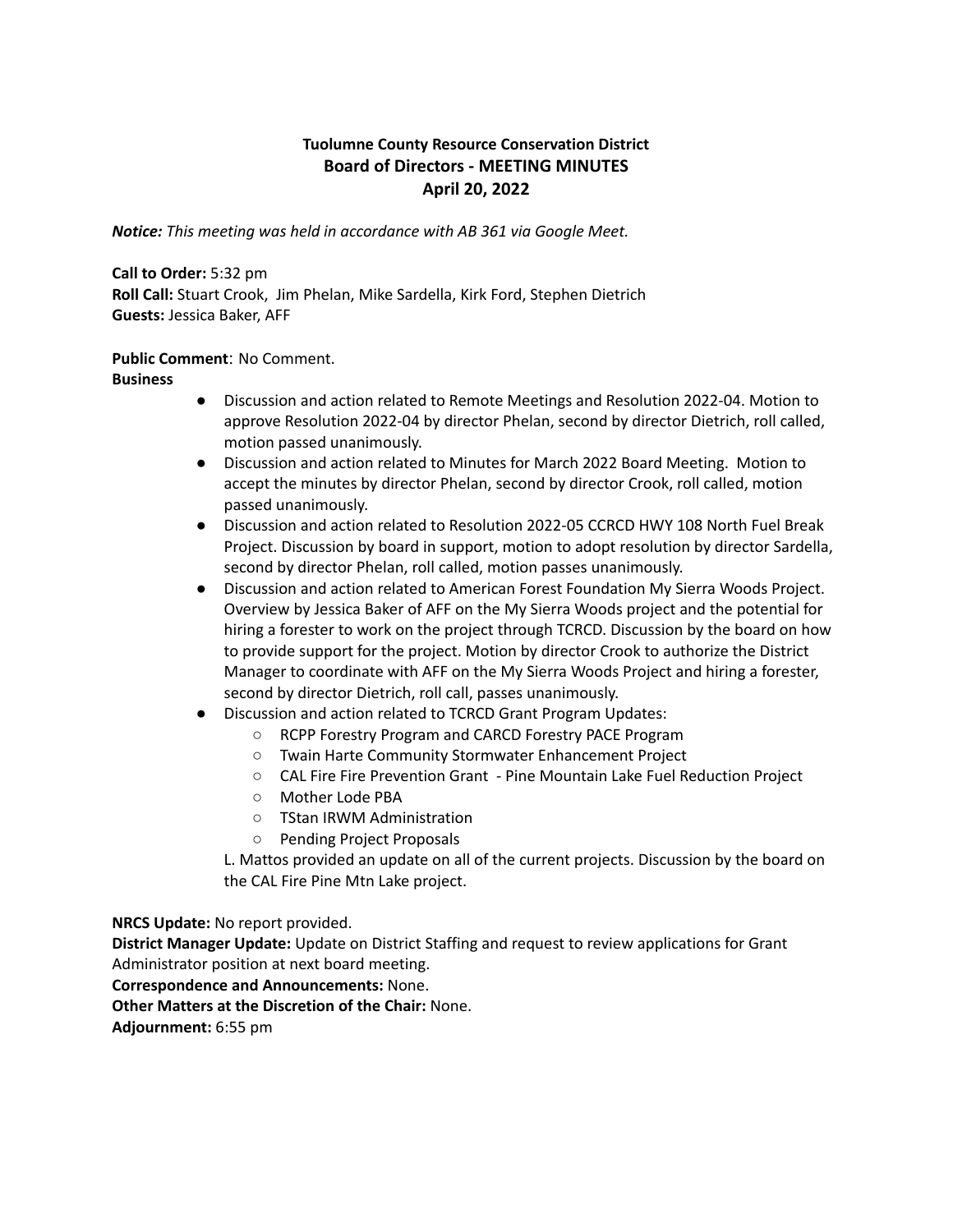### June 15, 2022 RESOLUTION NO. 2022-07

A RESOLUTION OF THE BOARD OF DIRECTORS OF THE TUOLUMNE COUNTY RESOURCE CONSERVATION DISTRICT PROCLAIMING A LOCAL EMERGENCY, RATIFYING THE PROCLAMATION OF A STATE OF EMERGENCY AND AUTHORIZING REMOTE TELECONFERENCE MEETINGS OF THE LEGISLATIVE BODIES OF THE TUOLUMNE COUNTY RESOURCE CONSERVATION DISTRICT FOR THE PERIOD 30 DAYS PURSUANT TO BROWN ACT PROVISIONS.

WHEREAS, the Tuolumne County Resource Conservation District is committed to preserving and nurturing public access and participation in meetings of the Board of Directors; and

WHEREAS, all meetings of Tuolumne County Resource Conservation District's legislative bodies are open and public, as required by the Ralph M. Brown Act (Cal. Gov. Code 54950 – 54963), so that any member of the public may attend, participate, and watch the District's legislative bodies conduct their business; and

WHEREAS, the Brown Act, Government Code section 54953(e), makes provisions for remote teleconferencing participation in meetings by members of a legislative body, without compliance with the requirements of Government Code section 54953(b)(3), subject to the existence of certain conditions; and

WHEREAS, a required condition is that a state of emergency is declared by the Governor pursuant to Government Code section 8625, proclaiming the existence of conditions of disaster or of extreme peril to the safety of persons and property within the state caused by conditions as described in Government Code section 8558; and

WHEREAS, a proclamation is made when there is an actual incident, threat of disaster, or extreme peril to the safety of persons and property within the jurisdictions that are within the District's boundaries, caused by natural, technological, or human-caused disasters; and

WHEREAS, it is further required that state or local officials have imposed or recommended measures to promote social distancing, or, the legislative body meeting in person would present imminent risks to the health and safety of attendees; and

WHEREAS, such conditions now exist in the District, specifically, Governor's Executive Orders (N-25-20, N-29-20, N-35-20); and

WHEREAS, the Board of Directors does hereby find that continuing threat of COVID-19 has caused, and will continue to cause, conditions of peril to the safety of persons within the District that are likely to be beyond the control of services, personnel, equipment, and facilities of the District, and desires to proclaim a local emergency and ratify the proclamation of state of emergency by the Governor of the State of California; and

WHEREAS, as a consequence of the local emergency, the Board of Directors does hereby find that the legislative bodies of Tuolumne County Resource Conservation District shall conduct their meetings without compliance with paragraph (3) of subdivision (b) of Government Code section 54953, as authorized by subdivision (e) of section 54953, and that such legislative bodies shall comply with the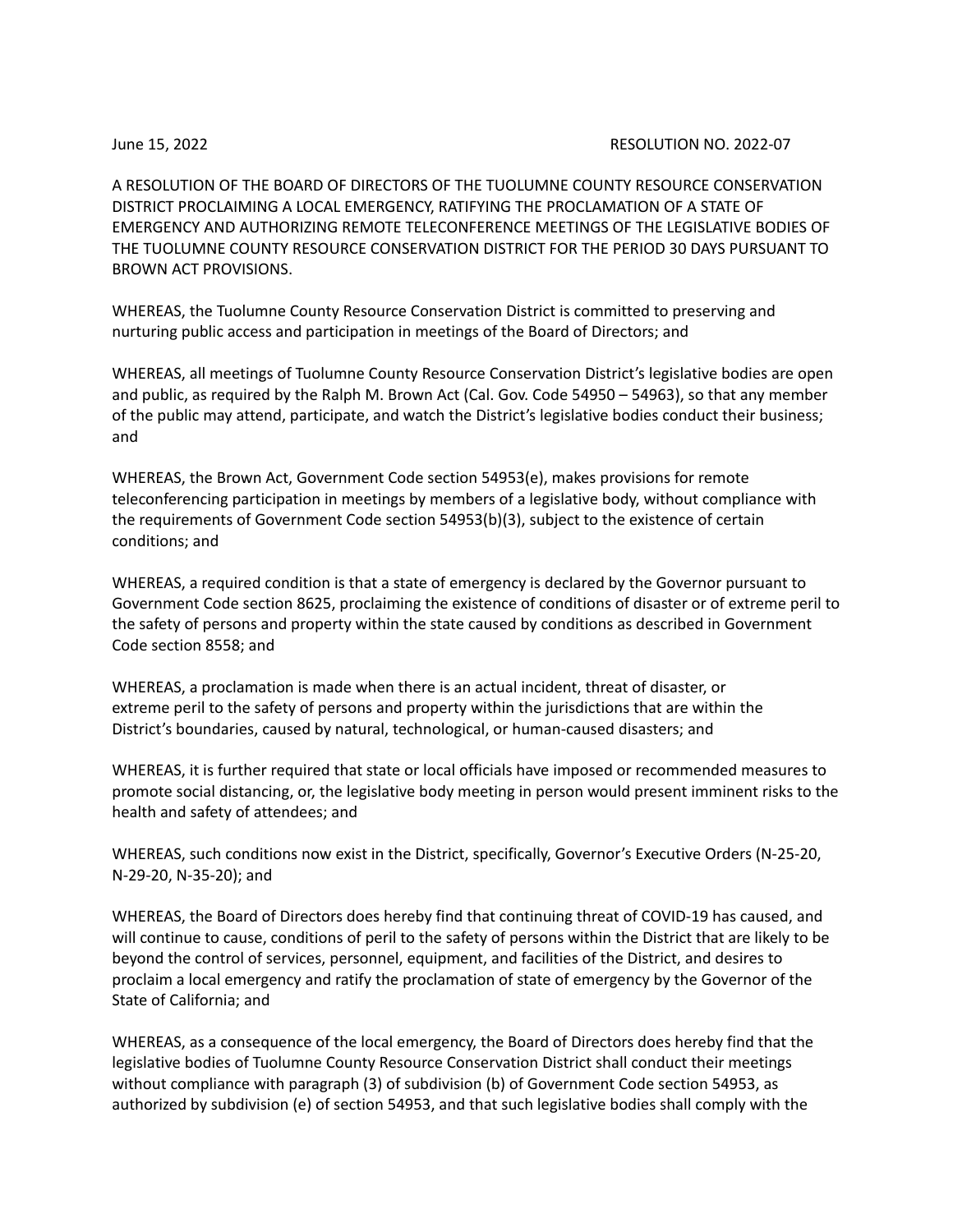requirements to provide the public with access to the meetings as prescribed in paragraph (2) of subdivision (e) of section 54953; and

NOW THEREFORE BE IT RESOLVED by the Board of Directors of the Tuolumne County Resource Conservation District as follows:

Section 1. Proclamation of Local Emergency. The Board hereby proclaims that a local emergency now exists throughout the District, and the Tuolumne County Resource Conservation District will be utilizing the option for virtual participation in meetings to ensure the safety of those participating in District business.

Section 2. Ratification of Governor's Proclamation of a State of Emergency. The Board hereby ratifies the Governor of the State of California's Proclamation of State of Emergency,.

Section 3. Remote Teleconference Meetings. The District Manager and Board of Directors of the Tuolumne County Resource Conservation District are hereby authorized and directed to take all actions necessary to carry out the intent and purpose of this Resolution including, conducting open and public meetings in accordance with Government Code section 54953(e) and other applicable provisions of the Brown Act.

Section 4. Effective Date of Resolution. This Resolution shall take effect immediately upon its adoption and shall be effective for 30 days, or such time the Board of Directors adopts a subsequent resolution in accordance with Government Code section 54953(e)(3) to extend the time during which the Tuolumne County Resource Conservation District may continue to teleconference without compliance with paragraph (3) of subdivision (b) of section 54953.

THE FOREGOING RESOLUTION WAS DULY AND REGULARLY ADOPTED by the Board of Directors of the Tuolumne County Resource Conservation District at a meeting of the Board held on the \_\_ day of \_\_\_\_\_\_\_\_\_\_\_\_. Motion by \_\_\_\_\_\_\_\_\_\_\_\_\_\_\_\_\_\_\_\_ and second by \_\_\_\_\_\_\_\_\_\_\_\_\_\_\_\_\_\_\_\_\_\_\_.

Motion passed by the following vote: AYES: NOES: ABSTAIN: ABSENT: Signed: \_\_\_\_\_\_\_\_\_\_\_\_\_\_\_\_\_\_\_\_\_\_\_\_\_\_\_\_\_\_\_\_\_ ATTEST: \_\_\_\_\_\_\_\_\_\_\_\_\_\_\_\_\_\_\_\_\_\_\_\_\_\_\_\_\_\_\_\_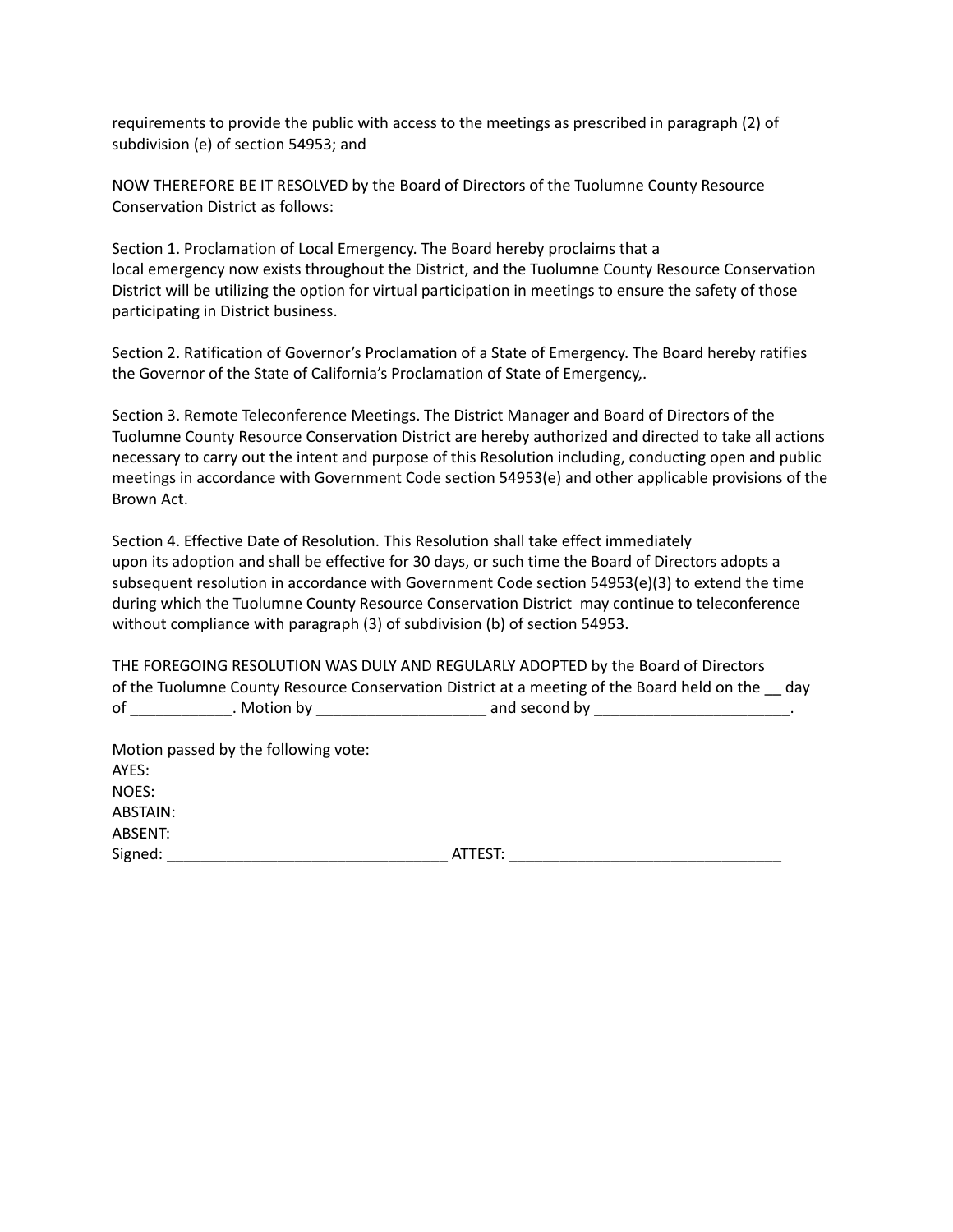### RESOLUTION OF THE TUOLUMNE COUNTY RESOURCE CONSERVATION DISTRICT

### SUBJECT: APPROVAL OF CEQA FINDINGS AND AUTHORIZATION TO FILE A NOTICE OF EXEMPTION FOR A COORDINATED REGIONAL WATER CONSERVATION PROGRAM.

WHEREAS, The function of the Tuolumne County Resource Conservation District is to take available technical, financial, and educational resources and coordinate them so that they meet the needs of local land managers and citizens for conserving soil, water, and related natural resources; and

WHEREAS, Water resource quality, quantity, and distribution is the top priority natural resource issue identified in the Tuolumne County Resource Conservation District's Strategic Plan to be addressed through District projects and programs; and

WHEREAS, The Tuolumne County Resource Conservation District has been awarded funds through State Water Resources Control Board for funding for the Twain Harte School Stormwater Enhancement Project; and

WHEREAS, the State Water Resources Control Board requires environmental review of all grant funded projects;

WHEREAS, the Twain Harte School Stormwater Enhancement Project will consist of stormwater mitigation strategies including a large above ground stormwater tank to capture runoff and reuse for turf irrigation, bioswales to slow flow and for filtration, climate appropriate plantings to slow and sink stormwater, a rain garden to filter and capture runoff, multiple rain tanks with pads to slow storm runoff and capture rain to be stored and used for irrigation, installation of irrigation, and educate the community to encourage similar improvements on private properties across the community.

*N*ow, therefore, be it RESOLVED, that the Board of Directors of the Tuolumne County Resource Conservation District hereby finds that the Twain Harte School Stormwater Enhancement Project will not have any adverse effects on the environment because construction activities will consist of improvements to the health of local habitat, capture, reduce and reuse otherwise potentially destructive storm runoff, replacement and enhancement of landscapes with area appropriate plantings, and installation of rain catchment devices will further slow stormwater runoff and increase water resilience. All other activities are educational or outreach related.

It is further RESOLVED that the Board of Directors of the Tuolumne County Resource Conservation District hereby finds that the Twain Harte School Stormwater Enhancement Project is Exempt from CEQA pursuant to CEQA Guidelines § 15301, Class 1 consisting of the operation, repair, maintenance, permitting, leasing, licensing, or minor alteration of existing public or private structures, facilities, mechanical equipment, or topographical features, involving negligible or no expansion of use beyond that existing at the time of the lead agency's determination; § 15302, Class 2 consisting of replacement or reconstruction of existing structures and facilities; § 15303, Class 3 consisting of construction and location of limited numbers of new, small facilities or structures; installation of small new equipment and facilities in small structures; and the conversion of existing small structures from one use to another where only minor modifications are made in the exterior of the structure; § 15304, Class 4 consisting of minor public or private alterations in the condition of land, water, and/or vegetation which do not involve removal of healthy, mature, scenic trees except for forestry and agricultural purposes, specifically new gardening or landscaping, including the replacement of existing conventional landscaping with water efficient or fire resistant landscaping; § 15311, Class 11 consisting of construction, or placement of minor structures accessory to (appurtenant to) existing commercial, industrial, or institutional facilities; and § 15322, Class 22 consisting of adoption, alteration, or termination of educational or training programs which involve no physical alteration in the area affected or which involve physical changes only in the interior of existing school or training structures.

It is further RESOLVED that the Board of Directors directs the Chair or District Manager to file a Notice of Exemption with the County Clerks of Tuolumne and State Clearinghouse, with a copy sent to the State Water Resources Control Board.

AYES; ABSTAIN: <br>NOES: ABSENT: NOES: ABSENT:

Submitted by \_\_\_\_\_\_\_\_\_\_\_\_\_\_\_\_\_\_\_ \_\_\_\_\_\_\_\_\_\_\_\_\_\_\_\_\_\_\_\_\_\_\_\_\_\_\_\_\_\_\_\_\_\_\_\_\_\_\_\_\_

Chairman, Tuolumne County Resource Conservation District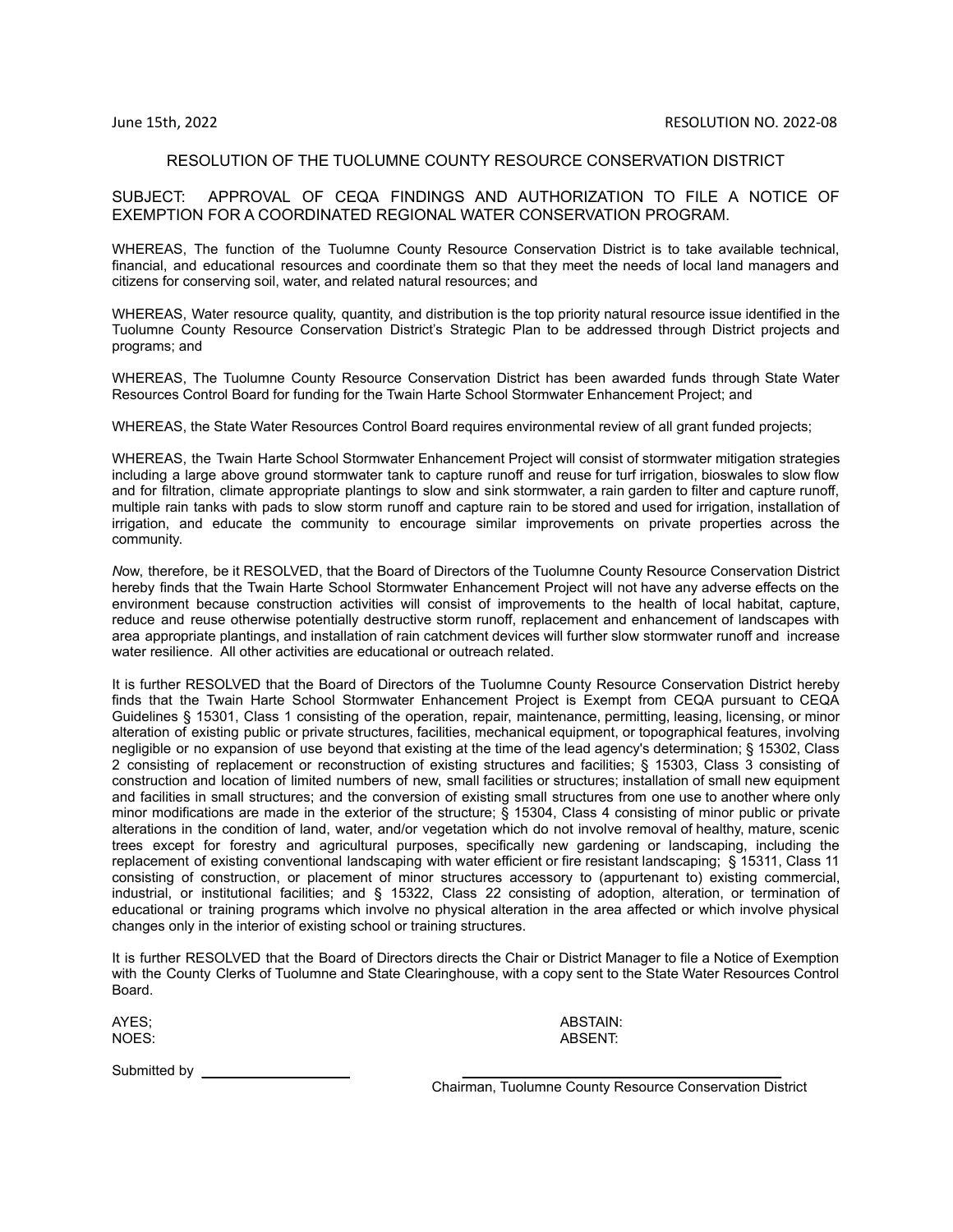# NOTICE OF CEQA EXEMPTION MEMO

Sonora, CA 95370 **P.O. Box 4394** 

To: Tuolumne County Clerk **From: Tuolumne County RCD** 2 South Green St 81 N. Washington Suite B Sonora, CA 95370

Date: June 10, 2022

**Project Title:** Twain Harte School Stormwater Enhancement Project

**Project Location:** Tuolumne County: Township 2 North, Range 16 East, Portion Section: 9 Mount Diablo Meridian, State of California

**Project Description:** The Tuolumne County Resource Conservation District (TCRCD) acting as the Lead Agency, will implement stormwater mitigation activities Considering the site receives stormwater flow from the adjacent community market, which experiences high vehicular use, bioswales have been designed to filter and treat water entering the site. Additional strategies to reduce water demand while decreasing runoff include a 40,000 gallon above ground stormwater tank to capture runoff and reuse for turf irrigation, bank of five, 5,000-gallon rain tanks capturing rainwater off the Gymnasium and adjacent classroom. This storage will blend with the captured stormwater for 5.52-acre feet per year irrigation offset. The overflow from these tanks will flow into bioswales to slow velocities, reduce nuisance flooding and winter ice hazards, create habitat, and recharge groundwater before entering the Tuolumne County storm drain system (see Tuolumne County Storm Drain Rehabilitation Project). An additional 5,000-gallon rain tank will be installed off the Music Room to offset irrigation demand for the school garden. This tank would also serve to reduce nuisance local flooding and winter ice hazards. The overflow from this system, as well as sheet flow entering from the adjacent roadway, will be treated in a bioswale (previously constructed as part of this project through TCRCD DWR funding). Lastly, to reduce nuisance flooding to downtown business, at the lower slope of the property, a rain garden will be placed at the center of the bus and automobile drop off area, near the lowest spot on the property. This strategic raingarden will capture and filter stormwater running across the site before entering the storm drain system. This will serve to create habitat for native species and demonstrate LID treatments in a highly visible area. In total, the bioswales and rain garden at the school will treat 7.4-acre feet of water per year. Highly visible signage will be installed to educate the community to encourage similar improvements on private properties across the community.

Treatment activities, including the installation of bioswales and a rain garden, and tank and pad installation for rainwater capture and reuse with irrigation attached will be conducted under this Notice of Exemption (NOE).

**Exempt Status (Guidelines Section and Class) Categorical Exemption:** Section 15304, which exempts minor alterations in the condition of land, water, and/or vegetation which do not involve removal of healthy, mature, scenic trees except for forestry or agricultural purposes.